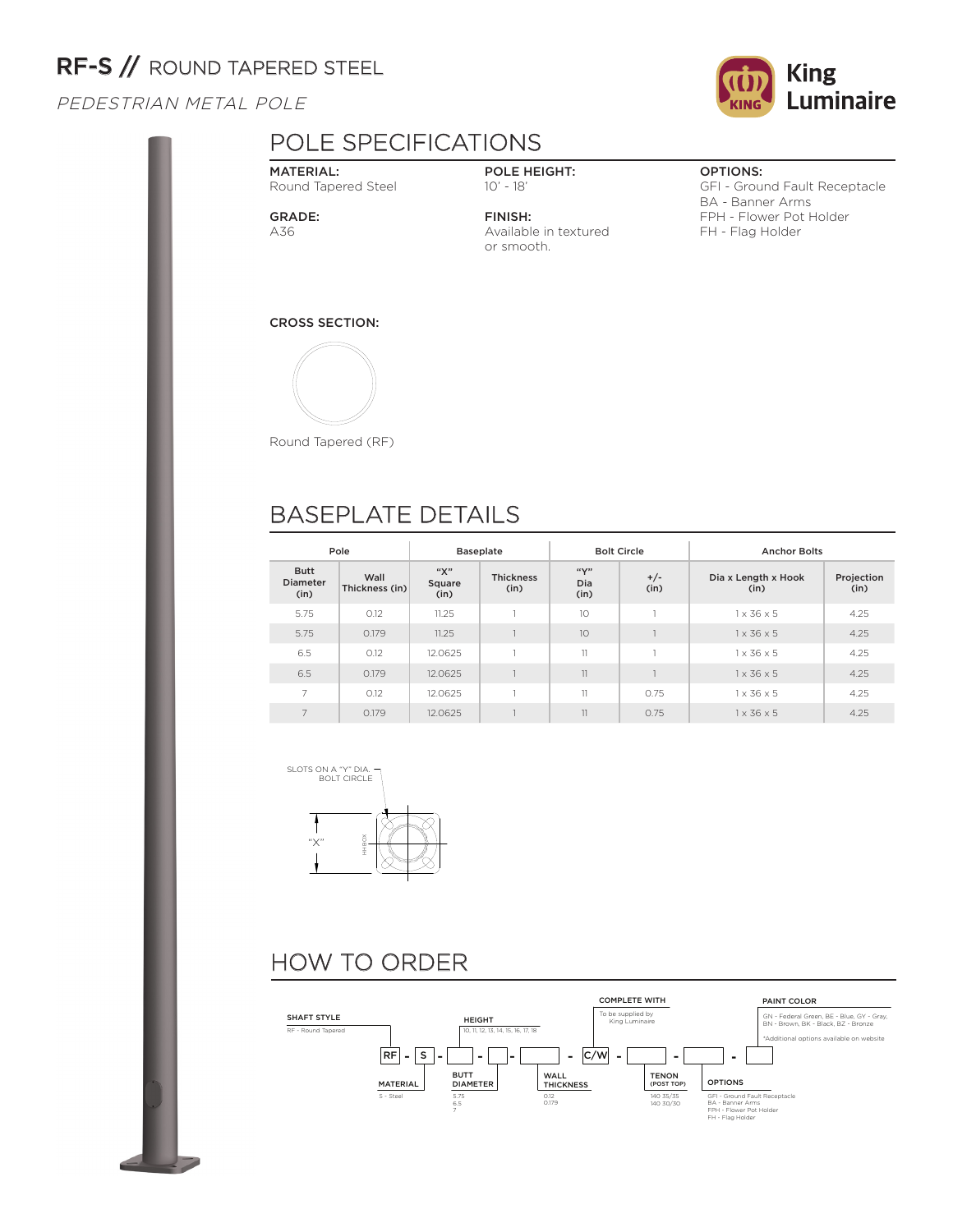RF Steel // Pole Details

RF Steel // Pole Details

### SHAFT DETAILS **SHAFT DETAILS**

| <b>Nominal Mounting</b><br>Height (ft) | <b>Catalog Code</b> | Grade | <b>Butt</b><br>(in) | Tip<br>(in) | <b>Wall Thickness (in)</b> | Handhole                        | Wt.<br>$(lbs)*$ |
|----------------------------------------|---------------------|-------|---------------------|-------------|----------------------------|---------------------------------|-----------------|
| 10                                     | RF-S-10-5.75-0.12   | A36   | 5.75                | 4.35        | 0.12                       | 3" x 5" Reinforced (MIN 9" AG)  | 100             |
|                                        | RF-S-10-5.75-0.179  | A36   | 5.75                | 4.35        | 0.179                      | 3" x 5" Reinforced (MIN 9" AG)  | 130             |
|                                        | RF-S-10-6.5-0.12    | A36   | 6.5                 | 5.1         | O.12                       | 3" x 5" Reinforced (MIN 14" AG) | 115             |
|                                        | RF-S-10-6.5-0.179   | A36   | 6.5                 | 5.1         | 0.179                      | 3" x 5" Reinforced (MIN 14" AG) | 150             |
| 11                                     | RF-S-11-5.75-0.12   | A36   | 5.75                | 4.21        | O.12                       | 3" x 5" Reinforced (MIN 9" AG)  | 105             |
|                                        | RF-S-11-5.75-0.179  | A36   | 5.75                | 4.21        | 0.179                      | 3" x 5" Reinforced (MIN 9" AG)  | 138             |
|                                        | RF-S-11-6.5-0.12    | A36   | 6.5                 | 4.96        | O.12                       | 3" x 5" Reinforced (MIN 14" AG) | 121             |
|                                        | RF-S-11-6.5-0.179   | A36   | 6.5                 | 4.96        | 0.179                      | 3" x 5" Reinforced (MIN 14" AG) | 159             |
| 12                                     | RF-S-12-5.75-0.12   | A36   | 5.75                | 4.07        | O.12                       | 3" x 5" Reinforced (MIN 9" AG)  | 110             |
|                                        | RF-S-12-5.75-0.179  | A36   | 5.75                | 4.07        | 0.179                      | 3" x 5" Reinforced (MIN 9" AG)  | 145             |
|                                        | RF-S-12-6.5-0.12    | A36   | 6.5                 | 4.82        | 0.12                       | 3" x 5" Reinforced (MIN 14" AG) | 127             |
|                                        | RF-S-12-6.5-0.179   | A36   | 6.5                 | 4.82        | 0.179                      | 3" x 5" Reinforced (MIN 14" AG) | 168             |
| 13                                     | RF-S-13-6.5-0.12    | A36   | 6.5                 | 4.68        | O.12                       | 3" x 5" Reinforced (MIN 14" AG) | 133             |
|                                        | RF-S-13-6.5-0.179   | A36   | 6.5                 | 4.68        | 0.179                      | 3" x 5" Reinforced (MIN 14" AG) | 177             |
| 14                                     | RF-S-14-6.5-0.12    | A36   | 6.5                 | 4.54        | 0.12                       | 3" x 5" Reinforced (MIN 14" AG) | 139             |
|                                        | RF-S-14-6.5-0.179   | A36   | 6.5                 | 4.54        | 0.179                      | 3" x 5" Reinforced (MIN 14" AG) | 185             |
|                                        | RF-S-14-7-0.12      | A36   | $\overline{7}$      | 5.04        | O.12                       | 3" x 5" Reinforced (MIN 14" AG) | 148             |
|                                        | RF-S-14-7-0.179     | A36   | $\overline{7}$      | 5.04        | 0.179                      | 3" x 5" Reinforced (MIN 14" AG) | 199             |
| 15                                     | RF-S-15-6.5-0.12    | A36   | 6.5                 | 4.4         | O.12                       | 3" x 5" Reinforced (MIN 14" AG) | 145             |
|                                        | RF-S-15-6.5-0.179   | A36   | 6.5                 | 4.4         | 0.179                      | 3" x 5" Reinforced (MIN 14" AG) | 193             |
|                                        | RF-S-15-7-0.12      | A36   | $\overline{7}$      | 4.9         | O.12                       | 3" x 5" Reinforced (MIN 14" AG) | 154             |
|                                        | RF-S-15-7-0.179     | A36   | $\overline{7}$      | 4.9         | 0.179                      | 3" x 5" Reinforced (MIN 14" AG) | 208             |
| 16                                     | RF-S-16-6.5-0.12    | A36   | 6.5                 | 4.26        | O.12                       | 3" x 5" Reinforced (MIN 14" AG) | 150             |
|                                        | RF-S-16-6.5-0.179   | A36   | 6.5                 | 4.26        | 0.179                      | 3" x 5" Reinforced (MIN 14" AG) | 201             |
|                                        | RF-S-16-7-0.12      | A36   | $\overline{7}$      | 4.76        | O.12                       | 3" x 5" Reinforced (MIN 14" AG) | 160             |
|                                        | RF-S-16-7-0.179     | A36   | $\overline{7}$      | 4.76        | 0.179                      | 3" x 5" Reinforced (MIN 14" AG) | 217             |
| 17                                     | RF-S-17-6.5-0.12    | A36   | 6.5                 | 4.12        | O.12                       | 3" x 5" Reinforced (MIN 14" AG) | 155             |
|                                        | RF-S-17-6.5-0.179   | A36   | 6.5                 | 4.12        | 0.179                      | 3" x 5" Reinforced (MIN 14" AG) | 209             |
|                                        | RF-S-17-7-0.12      | A36   | $\overline{7}$      | 4.62        | O.12                       | 3" x 5" Reinforced (MIN 14" AG) | 166             |
|                                        | RF-S-17-7-0.179     | A36   | $\overline{7}$      | 4.62        | 0.179                      | 3" x 5" Reinforced (MIN 14" AG) | 225             |
| 18                                     | RF-S-18-7-0.12      | A36   | $\overline{7}$      | 4.48        | O.12                       | 3" x 5" Reinforced (MIN 14" AG) | 172             |
|                                        | RF-S-18-7-0.179     | A36   | 7                   | 4.48        | 0.179                      | 3" x 5" Reinforced (MIN 14" AG) | 234             |

\* Weight includes the pole shaft and baseplate.

# SHAFT LOADING

|              |                     |                     | Design Information // AASHTO LTS-6, Latest Revision ** |                   |                   |                   |                   |                   |                   |                   |                   |                   |  |
|--------------|---------------------|---------------------|--------------------------------------------------------|-------------------|-------------------|-------------------|-------------------|-------------------|-------------------|-------------------|-------------------|-------------------|--|
|              | Nominal<br>Mounting | <b>Catalog Code</b> | 90 MPH                                                 |                   | <b>100 MPH</b>    |                   | <b>110 MPH</b>    |                   | <b>120 MPH</b>    |                   | <b>150 MPH</b>    |                   |  |
|              | Height (ft)         |                     | Max EPA<br>(sqft)                                      | Max Load<br>(lbs) | Max EPA<br>(sqft) | Max Load<br>(lbs) | Max EPA<br>(sqft) | Max Load<br>(lbs) | Max EPA<br>(sqft) | Max Load<br>(lbs) | Max EPA<br>(sqft) | Max Load<br>(lbs) |  |
|              | 10                  | RF-S-10-5.75-0.12   | 34.2                                                   | 500               | 27.5              | 400               | 22.7              | 400               | 19.0              | 300               | 12.0              | 300               |  |
| puipeo.      |                     | RF-S-10-5.75-0.179  | 41.2                                                   | 600               | 33.2              | 500               | 27.4              | 400               | 22.9              | 400               | 14.5              | 300               |  |
|              |                     | RF-S-10-6.5-0.12    | 44.9                                                   | 600               | 36.3              | 500               | 29.8              | 400               | 25.1              | 400               | 15.9              | 300               |  |
|              |                     | RF-S-10-6.5-0.179   | 57.2                                                   | 700               | 46.4              | 600               | 38.2              | 500               | 32.1              | 500               | 20.4              | 400               |  |
| <b>Steel</b> | 11                  | RF-S-11-5.75-0.12   | 30.6                                                   | 500               | 24.6              | 400               | 20.0              | 400               | 16.8              | 300               | 10.6              | 300               |  |
| 녽            |                     | RF-S-11-5.75-0.179  | 36.8                                                   | 500               | 29.6              | 400               | 24.3              | 400               | 20.3              | 400               | 12.8              | 300               |  |
|              |                     | RF-S-11-6.5-0.12    | 40.3                                                   | 600               | 32.6              | 500               | 26.8              | 400               | 22.5              | 400               | 14.2              | 300               |  |
|              |                     | RF-S-11-6.5-0.179   | 50.9                                                   | 700               | 41.2              | 600               | 34.0              | 500               | 28.6              | 400               | 18.1              | 300               |  |